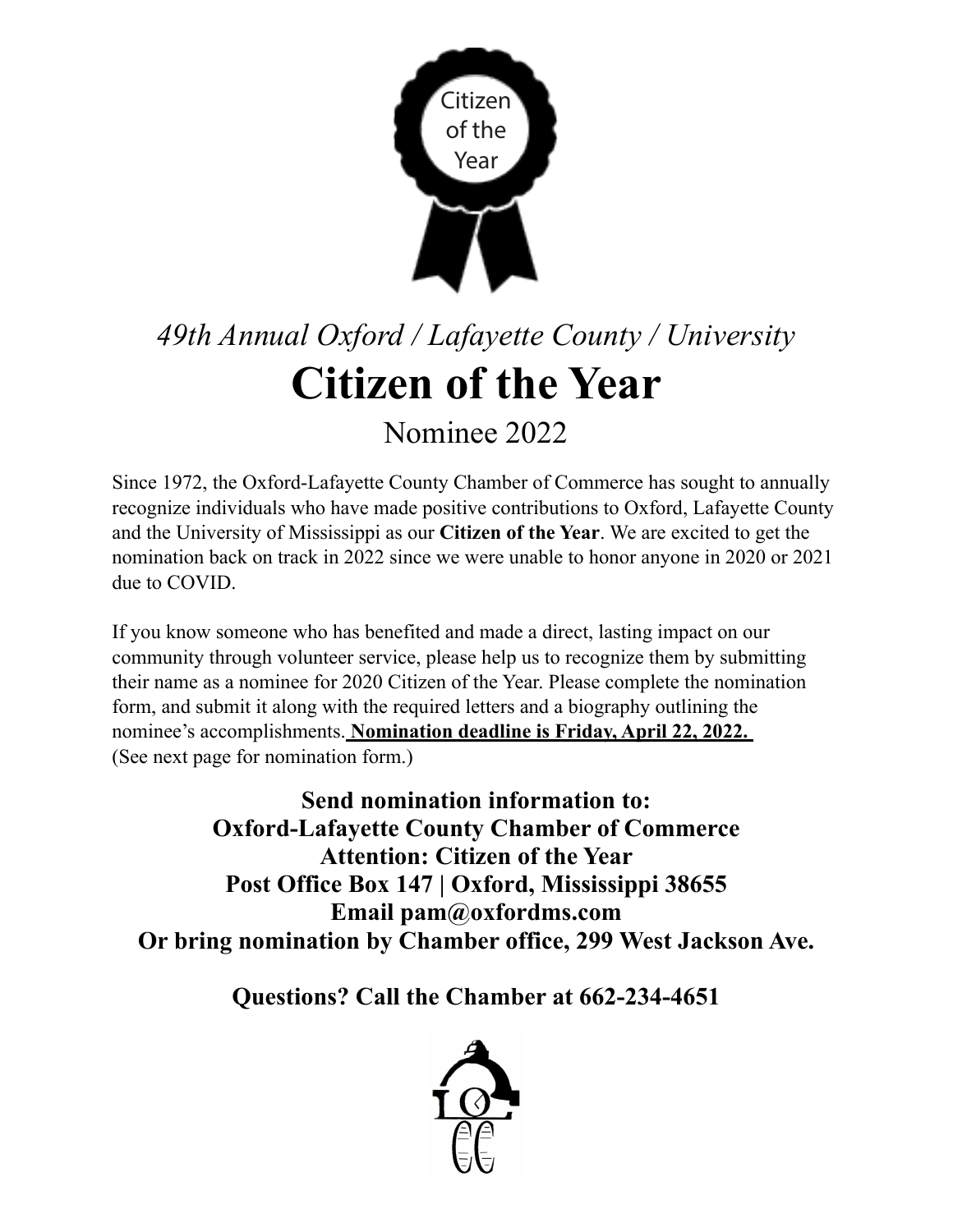| <b>Nominee Information:</b>                                                                                                                                                                                                                                                                                                                        |
|----------------------------------------------------------------------------------------------------------------------------------------------------------------------------------------------------------------------------------------------------------------------------------------------------------------------------------------------------|
|                                                                                                                                                                                                                                                                                                                                                    |
|                                                                                                                                                                                                                                                                                                                                                    |
|                                                                                                                                                                                                                                                                                                                                                    |
|                                                                                                                                                                                                                                                                                                                                                    |
| Please attach:<br>1) Attach a minimum of three (3) nomination letters outlining specific reasons why nominee<br>should be favorably considered for award.<br>2) A typed biography detailing accomplishments as outlined below.                                                                                                                     |
| Candidates will be judged on the basis of the following criteria:                                                                                                                                                                                                                                                                                  |
| * Positive volunteerism contributions to the Oxford/Lafayette/University community;                                                                                                                                                                                                                                                                |
| * Contributions above and beyond those normally expected in an elective or appointive position,<br>or above and beyond mere success in a business or profession;                                                                                                                                                                                   |
| * Perception as a role model for good citizenship and volunteerism in a non-paid capacity.                                                                                                                                                                                                                                                         |
| No candidate shall be discriminated against because of race, creed, color, age, sex or national origin.<br>Consideration of candidates shall be in strict confidence and no announcement of the successful<br>candidate will be made prior to the Chamber Annual Meeting Luncheon, scheduled for May 11,<br>20202 at the Oxford Conference Center. |
| Deadline for nominations is Friday, April 22, 2022                                                                                                                                                                                                                                                                                                 |
|                                                                                                                                                                                                                                                                                                                                                    |
|                                                                                                                                                                                                                                                                                                                                                    |
| Phone:                                                                                                                                                                                                                                                                                                                                             |
|                                                                                                                                                                                                                                                                                                                                                    |

*Nominations are judged primarily on the submitted information. Please be as comprehensive and detailed as possible. Should your nominee be chosen, their introduction as the recipient will be based on the information you have provided in the nomination.*